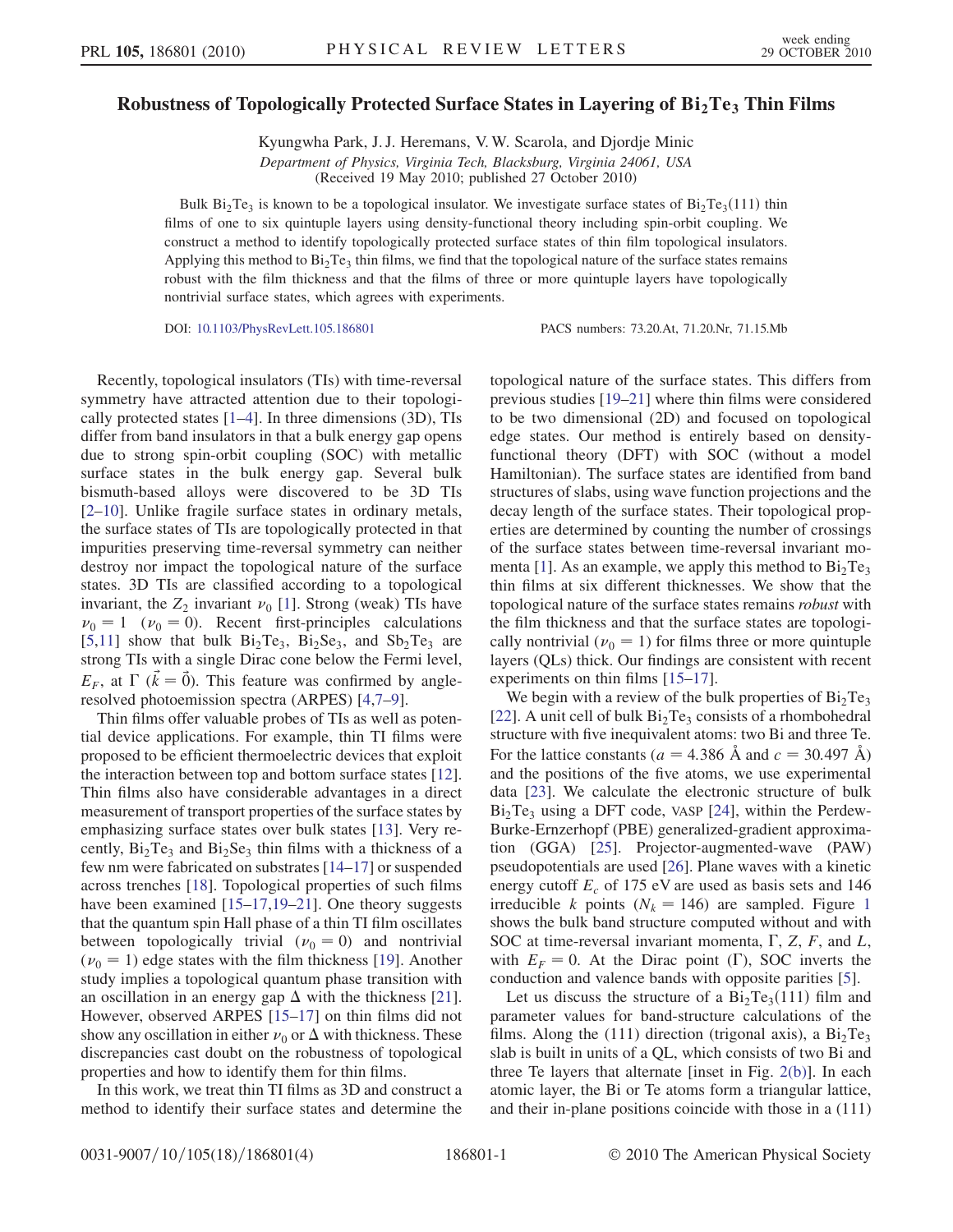<span id="page-1-0"></span>

FIG. 1. Band structure of bulk  $Bi<sub>2</sub>Te<sub>3</sub>$  (a) without SOC and (b) with SOC at symmetry points  $\Gamma$ , Z, F, and L.

surface of a faced-centered-cubic lattice. Neighboring QLs are separated by  $z_3$  (  $> z_2 > z_1$ ), which causes the Te(1) layers between neighboring QLs to interact via weak van der Waals forces, allowing exfoliation [\[18\]](#page-3-12). For the slab electronic structure, we use VASP [[24](#page-3-18)] with the PBE GGA and PAW pseudopotentials as in the bulk case. We do not perform reconstruction of the surfaces, as changes due to surface relaxation in the  $Bi_2Te_3$  films appear negligible. When relaxing interlayer separations for a 3-QL slab using VASP, we find that the interlayer separations change less than 3% of the bulk experimental values [\[23\]](#page-3-17) or at most about 4% of the bulk GGA-optimized values [\[27\]](#page-3-21). A lack of reconstruction agrees with experiments performed on films on substrates [\[28\]](#page-3-22) and with experiments on bulk samples [\[29](#page-3-23)], and is supported by the fact that the weak inter-QL binding allows for clean exfoliation of  $Bi_2Te_3$ . We also confirm that this small change does not affect the topological nature of the surface states. Compared to the bulk case, the electronic structure of the slabs, especially of surface bands, converges more slowly with parameter values  $(E_c, N_k)$ , and the number of vacuum layers). For the six slabs with different thicknesses considered, a large vacuum layer equivalent to 5 QLs is added.

Self-consistent DFT calculations with SOC are first carried out using the parameter values listed in Table [I](#page-2-0) until the total energy converges to within  $1 \mu$ eV. The 2D band structure is then computed non-self-consistently using a charge density distribution obtained from the previous self-consistent calculations. Accuracy in the structure of the surface bands depends on the accuracy in the charge density distribution. Thus, extremely wellconverged self-consistent calculations are required for an accurate identification of the surface bands. A relativistic layer-Korringa-Kohn-Rostoker approach can be also used for calculations of surface states [\[30\]](#page-3-24).

We now introduce our method to identify surface states from the slab band structure. Surface bands refer to bands localized on the top or bottom surface layers of a slab [[31\]](#page-3-25). Thus, not all bands in a slab belong to the surface bands. To identify surface bands, a wave function at a given energy band and  $\vec{k}_{\parallel}$  (momentum parallel to the surface) is

<span id="page-1-2"></span>

<span id="page-1-1"></span>FIG. 2 (color online). Band structures of  $Bi_2Te_3(111)$  films with six thicknesses (surface states marked by the squares). Inset in (a) 2D Brillouin zone. Inset in (b) Schematic view of one QL of a  $Bi_2Te_3(111)$  film. A, B, and C indicate the planar sites of the Te and Bi atoms.  $z_1 = 1.737$  Å,  $z_2 = 2.033$  Å,  $z_3 = 2.625$  Å [\[23\]](#page-3-17). Inset in (c) Zoom-in of the 3-QL band structure near  $E_F = 0$ . Inset in (e) Zoom-in of the 5-QL band structure near  $E_F = 0$ . Inset in (f)  $\Delta$  (eV) vs thickness (nm).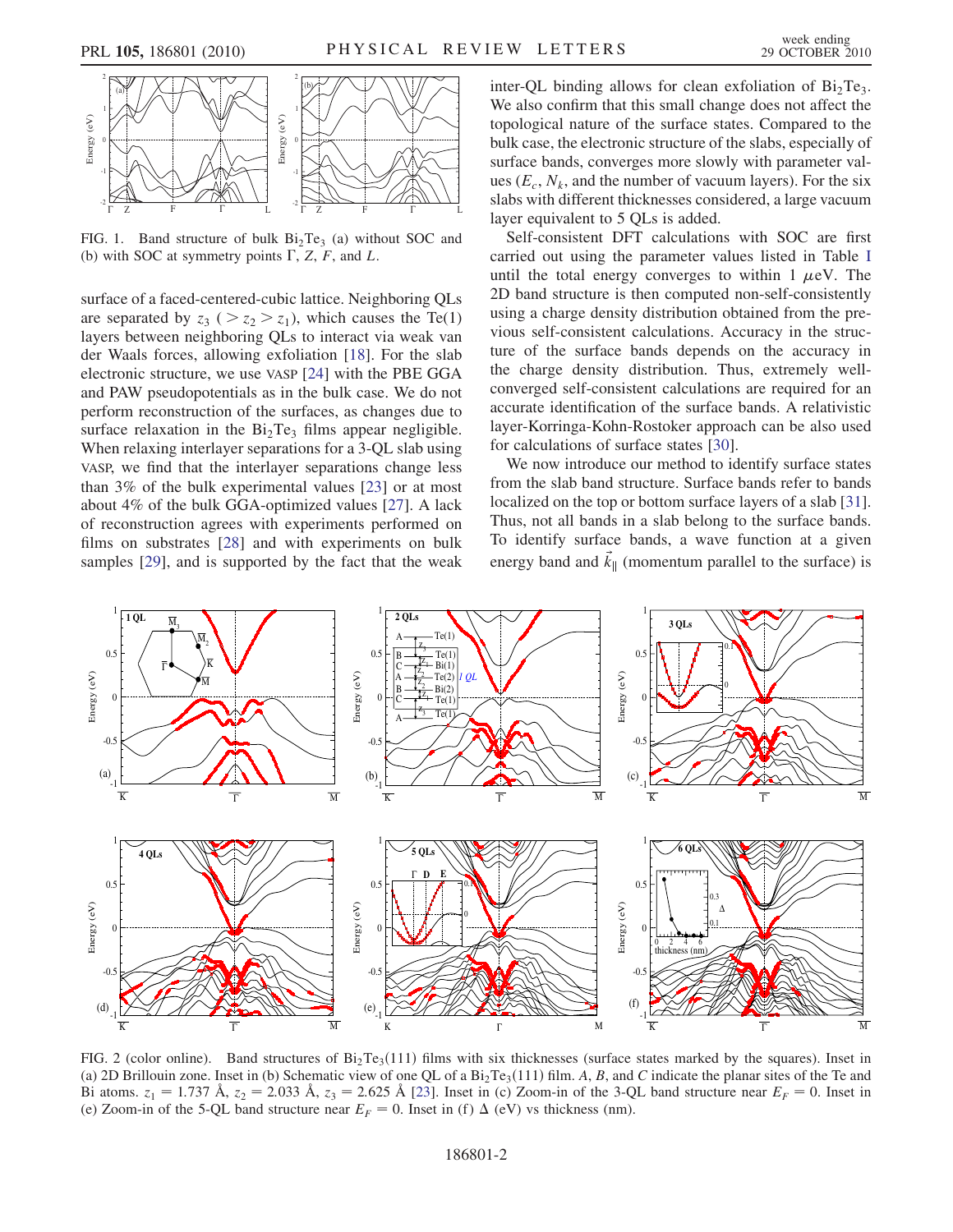<span id="page-2-0"></span>TABLE I. The number of crossings  $N_c$  of the surface states across  $E_F$ , the energy gap  $\Delta$  at  $\overline{\Gamma}$ , and the indirect band gap  $\Delta E_{\text{ind}}$  (eV) as a function of slab thickness (nm).

| No. of QLs     | Thickness | $E_c$ | $N_{k}$ | $\Delta$ (eV) | $N_c$    | $\Delta E_{\text{ind}}$ |
|----------------|-----------|-------|---------|---------------|----------|-------------------------|
| $\overline{1}$ | 1.0166    | 300   | 48      | 0.4338        | $\Omega$ | 0.301                   |
| 2              | 2.0332    | 300   | 96      | 0.1319        | $\Omega$ | 0.057                   |
| 3              | 3.0497    | 500   | 341     | 0.0261        |          | No gap                  |
| $\overline{4}$ | 4.0663    | 500   | 341     | 0.0070        |          | No gap                  |
| 5              | 5.0829    | 500   | 341     | 0.0090        |          | No gap                  |
| 6              | 6.0993    | 500   | 341     | 0.0055        |          | No gap                  |

projected onto spherical harmonics which are nonzero within some radius around each ion [\[32\]](#page-3-26). Then two criteria are applied to the wave function projections. In criterion 1, the surface bands are identified based on a critical percentage of the projections onto the top two or the bottom two atomic layers. Criterion 1 is commonly used in various materials [[31](#page-3-25)[–33\]](#page-3-27). In criterion 2, the surface bands are identified according to a critical percentage of the projections onto the topmost or the bottommost QL. Criterion 2 is unique for materials with QL structures and suitable for multiple QL slabs. Our calculated density of states (DOS) supports criterion 2. For the topmost or bottommost QL, the DOS projected onto the  $Te(1)$  layer situated at the surface, more closely resembles that projected onto the Te(1) layer below the surface, than that onto the middle Te(2) layer [inset in Fig. [2\(b\)\]](#page-1-1). This fact again bolsters the observation that inter-QL binding is weaker than intra-QL binding. Additionally, the electron density spreads over all five atomic layers within the topmost or bottommost QL.

Band structures of  $Bi<sub>2</sub>Te<sub>3</sub>(111)$  slabs of 1–6 QLs, are shown in Fig. [2](#page-1-2) with the pure surface bands or states marked. Here the unmarked states correspond to either surface resonant states or bulklike states. The pure surface states are identified by applying criterion 1 to the 1–2-QL slabs and criterion 2 to the other slabs. Critical percentages are initially determined considering the decay length of the surface states, and they are fine-tuned such that the surface states identified within the energy window do not change much with the variation of the critical percentages. The specific critical percentages are as follows: 45% and 30% for 1 and 2 QLs, respectively, and 60%, 50%, 40%, and 40% for 3, 4, 5, and 6 QLs, respectively. We find the decay length of the surface states to be about 2 nm (further discussion follows). Thus, for example, for the 4-QL slab, 50% of the slab contributes to the surface states. For very thin slabs (1–2 QLs), criterion 2 is not applied.

Now we present a physical interpretation of the surface states identified above. Let us first consider a very thick slab where the top surface bands do not interact with the bottom surface bands. When the thick slab has symmetric surfaces (the top and bottom surfaces in an identical environment), the surface bands become fourfold degenerate at  $\overline{\Gamma}$ , because of Kramers degeneracy at the time-reversal invariant momentum for both the top and bottom surfaces. Away from  $\overline{\Gamma}$ , the fourfold degeneracy is lifted to a twofold degeneracy due to SOC. Neglecting the fact that the spinup and spin-down states are not eigenstates in the presence of SOC, for a symmetric thick slab, the top surface bands with spin-up (spin-down) are degenerate with the bottom surface bands with spin-down (spin-up).

As the slab thickness decreases, the top surface bands interact with the bottom surface bands, resulting in an opening of a band gap  $\Delta$ , even at  $\overline{\Gamma}$ . At  $\overline{\Gamma}$ , a linear even combination of the top spin-up and the bottom spin-up surface states are degenerate with a linear even combination of the top spin-down and the bottom spin-down surface states. At  $\overline{\Gamma}$ , the energies of these even combinations are separated from those of the similar odd combinations (with a double degeneracy) by  $\Delta$ . This gap increases with increasing  $k_{\parallel}$ . As the thickness decreases,  $\Delta$  increases. Even though the symmetric slab still possesses timereversal and spatial inversion symmetry, a strong interaction between the top and bottom surfaces mixes spin-up with spin-down states, resulting in a reduction in spin polarization at each surface.

Our calculated values of  $\Delta$  at  $\overline{\Gamma}$  and of an indirect band gap  $\Delta E_{\text{ind}}$  corroborate robust surface states for three or more QLs. The 1 and 2-QL slabs show  $\Delta$  of 0.4338 and 0.1319 eV at  $\overline{\Gamma}$ , respectively. This gap decreases exponentially with increasing thickness and it saturates at a thickness of 4 QLs [Table [I](#page-2-0), inset in Fig. [2\(f \)](#page-1-1)], in agreement with Refs. [\[16](#page-3-28)[,19\]](#page-3-14). For the 1-2-QL slabs,  $\Delta$  does not originate entirely from the surface states but surface resonant states are involved. At  $\overline{\Gamma}$ , for the 1–2-QL slabs, the valence band does not have a surface character [Figs. [2\(a\)](#page-1-1) and [2\(b\)\]](#page-1-1). The 1 and 2-QL slabs show  $\Delta E_{\text{ind}}$  of 0.301 and 0.057 eV, respectively. As the thickness increases,  $\Delta E_{\text{ind}}$  vanishes.

We now use our accurate identification of surface states in the slabs to examine their topological properties. For a bulk TI,  $\nu_0$  is determined from the bulk band structure by a product of parity eigenvalues of all occupied bands (counting Kramers degenerate pairs only once) at the eight time-reversal invariant momenta [\[1](#page-3-0)]. However, this procedure is not well defined in a slab where bulklike states can be easily mixed with surface states. Thus, instead, considering a slab to be 3D, we use an equivalent criterion [\[1\]](#page-3-0): the surface bands of a TI cross  $E_F$  an odd number of times between time-reversal invariant momenta ( $\nu_0 = 1$ ). With the notation in Ref. [[1](#page-3-0)],  $\nu_0$  can be obtained from  $(-1)^{\nu_0}$  =  $\pi_{\bar{\Gamma}} \pi_{\bar{M}} \pi_{\bar{M}_2} \pi_{\bar{M}_3}$ , where  $\bar{\Gamma}$ ,  $\bar{M}$ ,  $\bar{M}_2$ , and  $\bar{M}_3$  are four timereversal invariant momenta in the 2D Brillouin zone [inset in Fig. [2\(a\)](#page-1-1)]. If the surface bands cross  $E_F$  an odd (even) number of times between  $\Gamma$  and  $\overline{M}$ , then  $\pi_{\overline{\Gamma}} \pi_{\overline{M}} =$  $-1$  (+ 1). Here we count only pure surface states not surface resonant states at the point of their crossing  $E_F$ , as discussed in Refs. [\[2,](#page-3-2)[6](#page-3-29)].

For the 1–2-QL slabs, the surface states neither cross  $E_F$ between  $\overline{\Gamma}$  and  $\overline{M}$  [Figs. [2\(a\)](#page-1-1) and [2\(b\)](#page-1-1)] nor between  $\overline{M}_2$  and